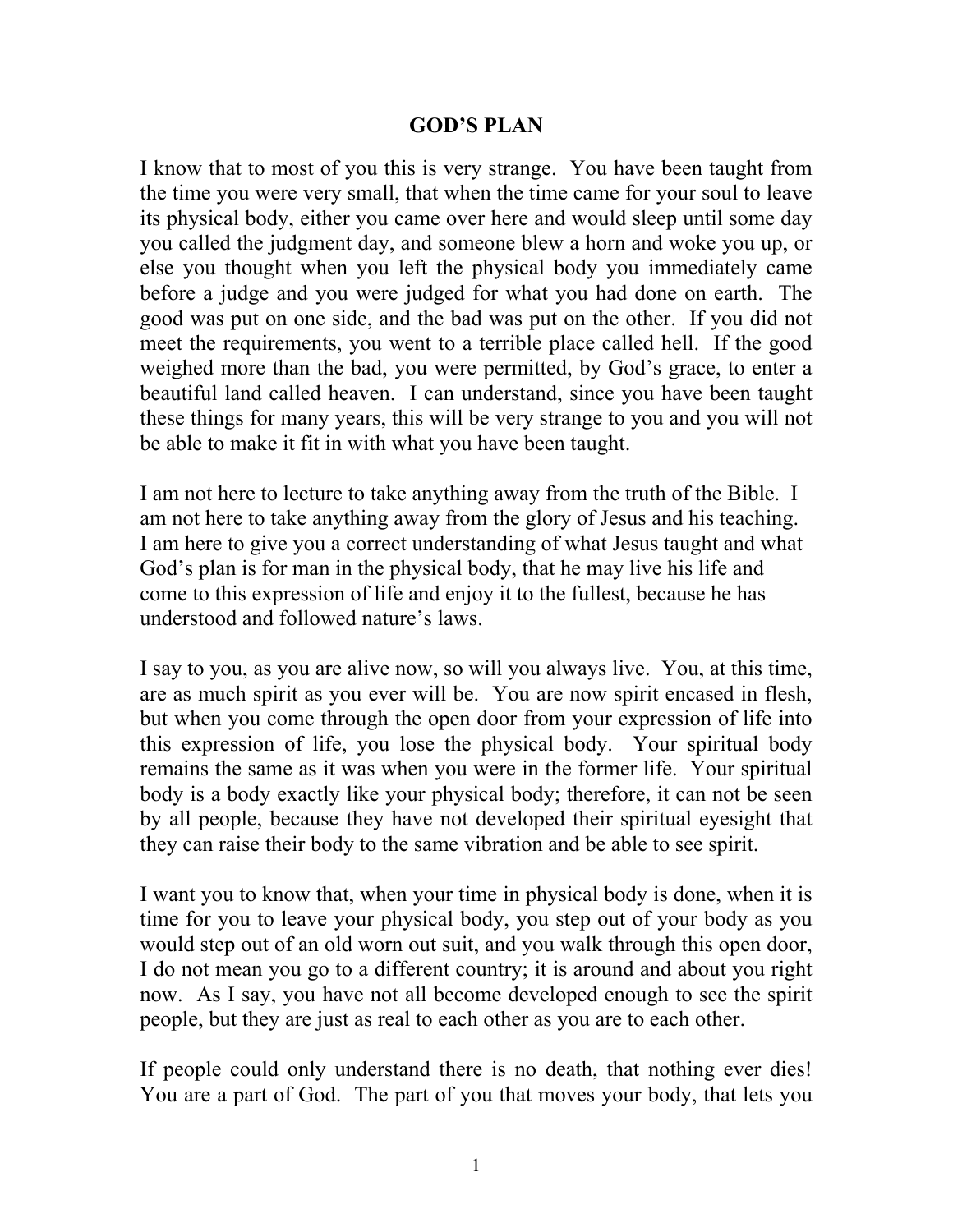think, that permits you to do the things you wish to do, is the God part of you. When God created man, he sent out all souls. They found expression in physical bodies, but they are still that part of God, and God cannot be destroyed. How can you think that you, the God part of you, can ever be destroyed by fire? God cannot be destroyed. God is not going to put Himself into a burning fire, and that is all you have left when you leave the physical body behind – the God part.

God's plan was that these souls going out to be expressed in physical bodies, and given free wills of their own to make of their lives as they live them what they will, would gain experiences, would be individuals; but they would work onward and upward until they again came back to God – a perfect supreme being to be one with God. That is what life is for; and, I say to you, if you do not progress spiritually while in the body, you will have to progress spiritually after you leave the body; for no souls can ever be lost. They must all progress until they are one with God. It takes many centuries for most souls to reach this goal. Other souls have not strayed as far from God's plan, and they attain the higher realms much sooner.

Sometimes a soul will leave the body and come into this expression of life; and, after it has been here awhile, it looks back upon the people of the earth and sees how much help they need and asks that it be permitted to come back into a physical body, to live another earth life, to help people; for it is through helping others that you are able to help yourself, that you are able to advance spiritually. This is what man knows as reincarnation.

Some souls have been reincarnated in the body many times, have lived many earth lives. They have attained such a high degree of spiritual development, they have come back over here to go on far beyond what we can even reach. They are approaching God, to dwell with Him forever. That is God's plan.

Do not think that you are not punished for the things you do in the physical body that are not right. Hell, as you know hell, is not a place; it is a state of consciousness. As I say, God would not burn part of Himself, not torture Himself. How man can even make that sound reasonable, I cannot understand.

When you come into this expression of life, you do not meet God, not the God you think of. The God you meet is the God part within you. It is the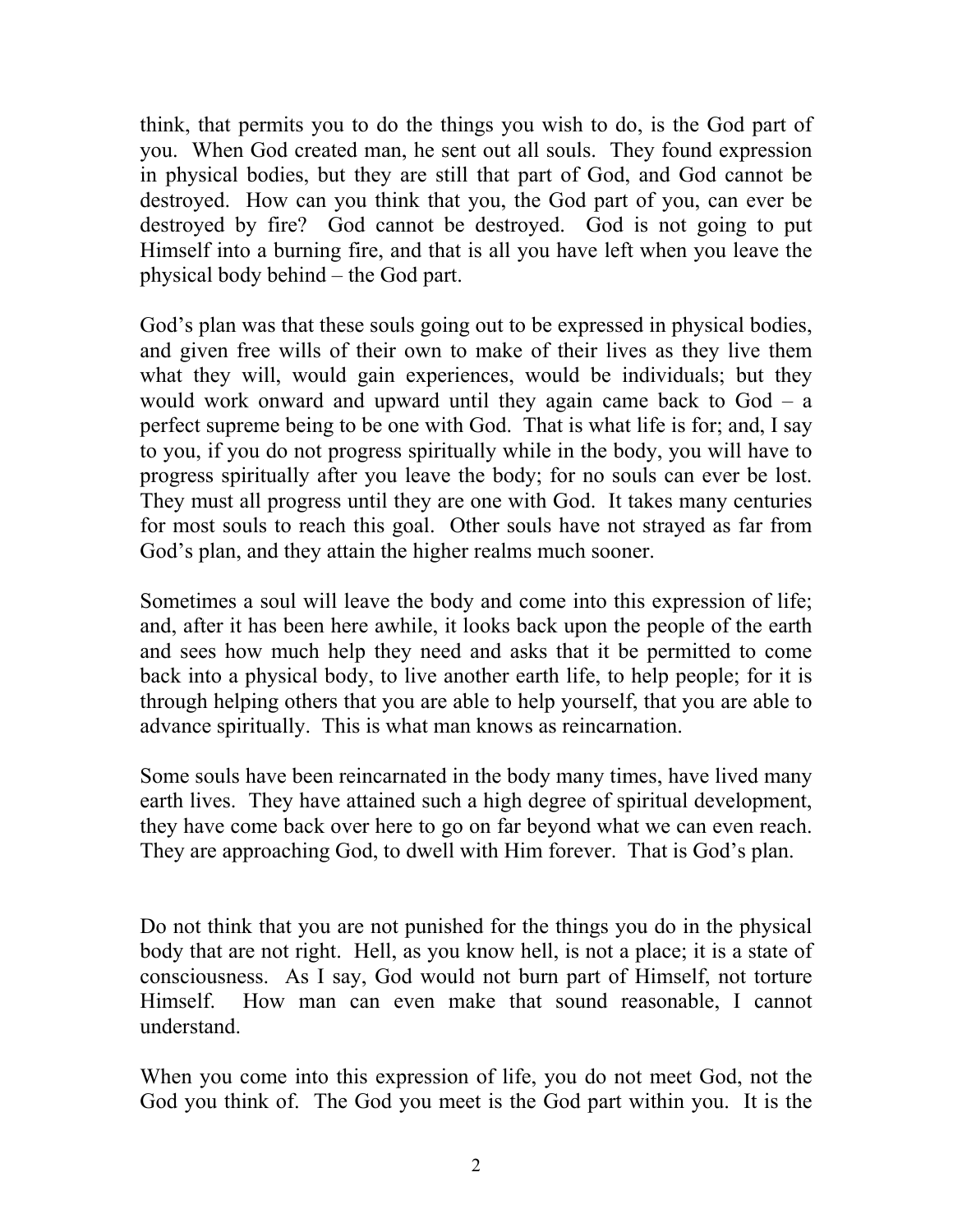part of God's spirit that dwells within, and it keeps a perfect record of all you have done. When you come here you meet yourself face to face. You cannot say, "Oh, I did not do it like that." The God part of you has a true record of all your deeds and thoughts. You must see each deed exactly as it was done. You alone are the judge you will meet, but it will be a true judgement for you cannot judge in any other way.

Some people have spent their lives in the earth body for nothing but material gain, for nothing but the things of the world, and have neglected to even thank God for anything they have ever received, have been unkind to their fellowman, have felt no love for anyone but themselves. When they first come here, people of that kind are put in darkness. They dwell in darkness. I do not mean darkness such as you know when you have no light at night. It is as a heavy fog, and they dwell there without God's light to make it bright. When they become aware of what they have done and feel a desire to make right in every way they can the mistakes they have made, they are shown a light; and, as they progress toward that light, they grow until they come into the full glory of God's light. That is what you would refer to as heaven.

This darkness I am telling you about is the hell you will find. As I have told you before, when you come over here and you look back and you see a tear in the eye of someone you have wronged and you cannot reach back and wipe the tear away, that is hell. That is the kind of hell you will have.

When people who have lived in the body come through this open door, that have tried to reach for the better things of life, tried to deal honestly with their fellowmen, have been conscious of God in the world, they come into such a beautiful, glorious land that man cannot even imagine. It is not a land of golden streets with people wearing wings and playing harps all day. If you look for that, you will be disappointed. It is very much like the land you are leaving; but it is so much richer, so much cleaner, so much sweeter. All through this heavenly land, we do not have suns like yours to light it; we have God's light – the glorious light that flows from God's countenance and radiates all over this heavenly land until you feel so picked up, you feel as if you were wrapped in God's love, and you are. There is heavenly music and you have the opportunity to learn, to advance in any way that you wish in anything that appeals to you. You are free to follow whatever path you would like.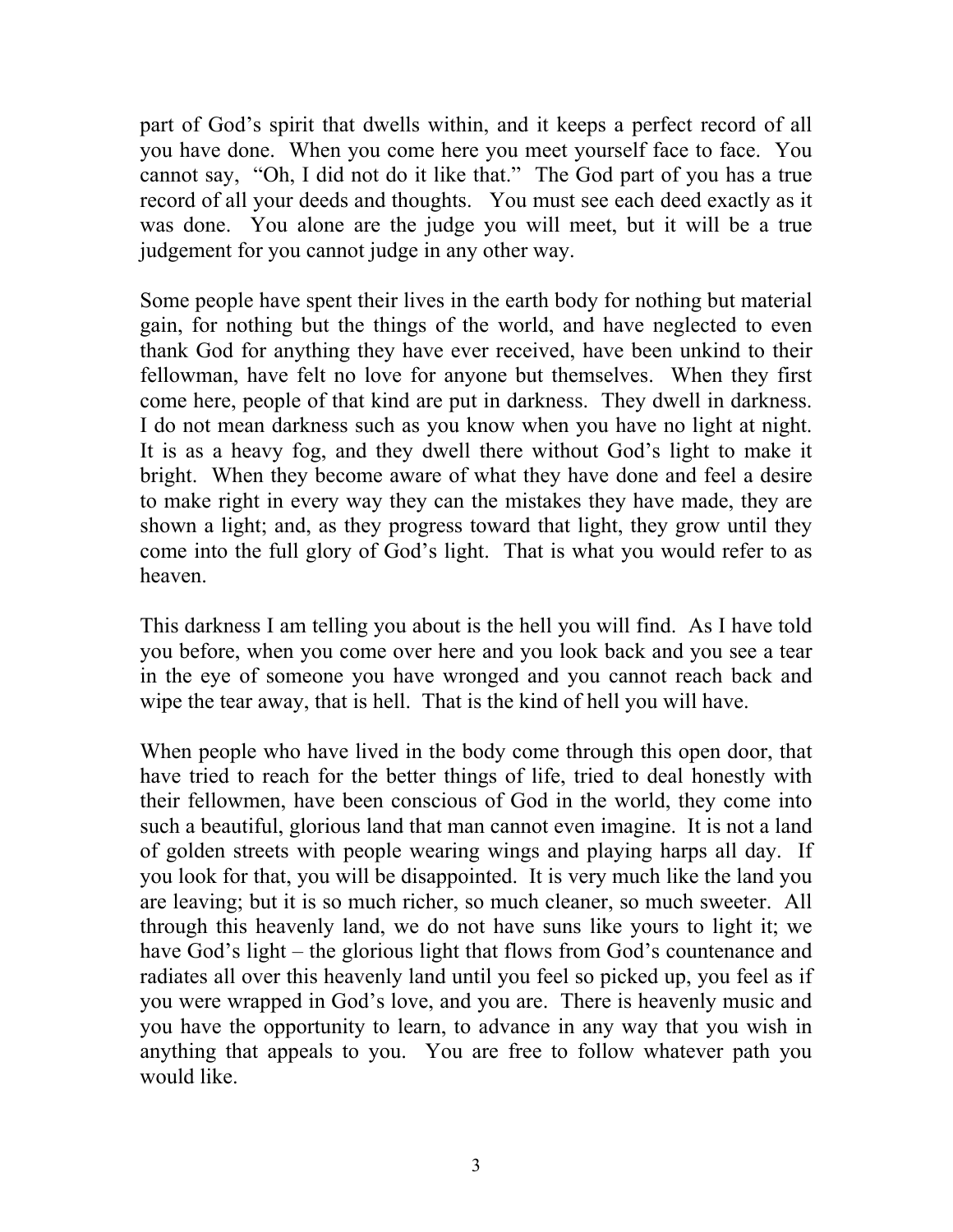If you should come here after a long sickness, you would be cared for until your spirit was completely rested. You would not work until you, yourself, had a desire to do the things you wish to do. If I could only give you a glimpse of this glorious land we dwell in, I am afraid all you people, right now, would want to walk through the open door.

Man has nothing to fear from what he calls death; for he does not die. When each and every one of you people are ready to make the transition, before you even leave your body, your loved ones that are over here will gather around you and will take your hand and you will not even know you have left your physical body until you look back and see it lying there.

If we could take fear out of the hearts of people, that would be the greatest gift we could give. I know very well what your Bible says about all these things. We are taught the Bible here. We study the Bible, but we have a greater understanding, for the human part of us is gone and we are completely spirit. We understand the things you cannot see. As your Bible says, "Now you see through a glass darkly, but then you shall see face to face." That is what you are doing. You are looking through a glass darkly, but we are looking face to face with the truth. We see it as it is.

As I have told you many times, the Bible was written by people in the flesh even as you. They were just ordinary people like you. Spirit impressed them and helped them to write the Bible, but anything that comes through the flesh cannot be completely pure. Man, without that being his intention, left a touch of the human in it. It cannot be pure spirit. Back in your Bible, in what you call the Old Testament, Moses went to the top of Mt. Sinai and there he met God. God gave him the laws, the spiritual laws, for the people of that time to live by. For many years, they were the laws that people were shown, that people were encouraged to try to live by. They made them examples – ideals for people to follow.

Then came Jesus. When he came upon the earth, he was a very highly developed spirit. He had been reincarnated many times in the physical body, and he had attained an almost complete spiritual advancement. He felt such a great love and compassion for the people of the world, he was willing to come back into a body and live a life here to try to teach people and show them the way.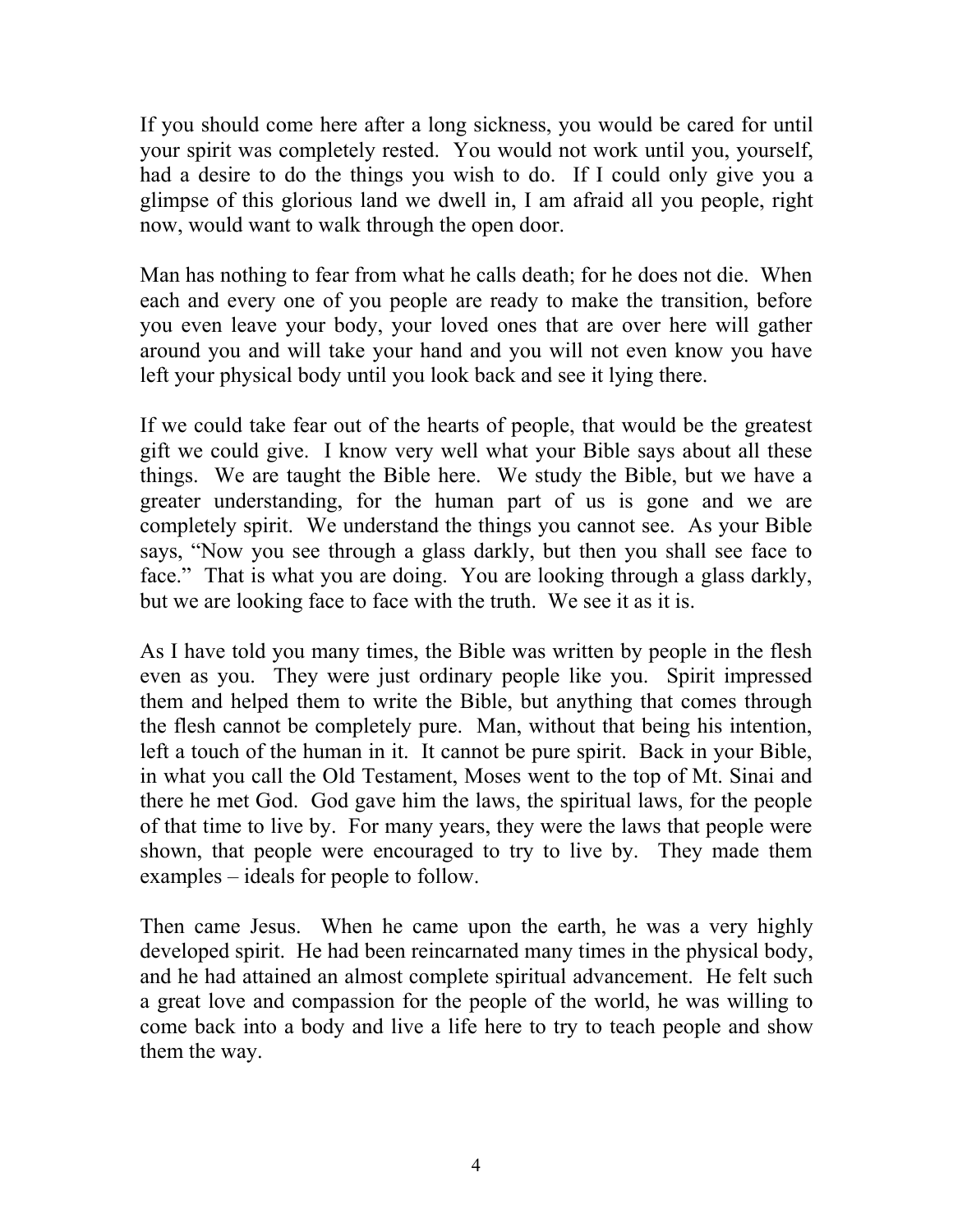When he came, he said the laws of Moses were not wrong, but he said, "I give you a new law. They told you in the Mosaic law an eye for an eye, a tooth for a tooth, but that was because of the hardness of your hearts. You could not understand a higher teaching. Man had advanced and now, I say to you, if a man smites you on one cheek, turn to him the other; if he asks your coat, give him your cloak; if he asks you to go one mile, go with him two."

Jesus gave different laws than those you will find in your Old Testaments, but they were not wrong just because they did not match what the Bible up to that time had said. It was because people were ready for a new understanding. Many things that Jesus taught were taught because people were not ready for a greater understanding. They had to be controlled by fear, for they did not have the desire strong enough within themselves to live a spiritual life for the good of spirit. They had to believe in a hell that burned, in a life that had to be lived so strict that there was very little chance for anyone to enter the kingdom of heaven. They were so dense in their spiritual understanding that, if they had been given any leeway, they would not have begun to follow God's plan. That is why you will find hell pictured as it is pictured in your Bible.

Man has advanced since that time. Man has learned many things. As man has grown in understanding, it was a new time. Man was ready for a new understanding to be given to him  $-$  a new revelation. But a few years ago, spirit was able to come back and make themselves known to the people of the earth and prove to them they were the people they had known, that they were not dead, that they were alive, as much alive as the people they were touching back to.

Man has been very slow to accept this understanding even as, at the time of Jesus, they were very slow to accept Jesus' teachings. Lots of people talk about the teachings we are trying to give from the spirit side of life to your side. They say it is not true, it cannot be, it is the work of the devil. Do you realize that, when Jesus came back to earth to give a new understanding to the people, at that time those very things were said of Jesus? The religious people were responsible for Jesus being put to death because he taught a new way of life and it did not match the way they had been teaching.

As we try to give this new dispensation to man, as we come through and try to give man this new understanding, there will be very many narrow people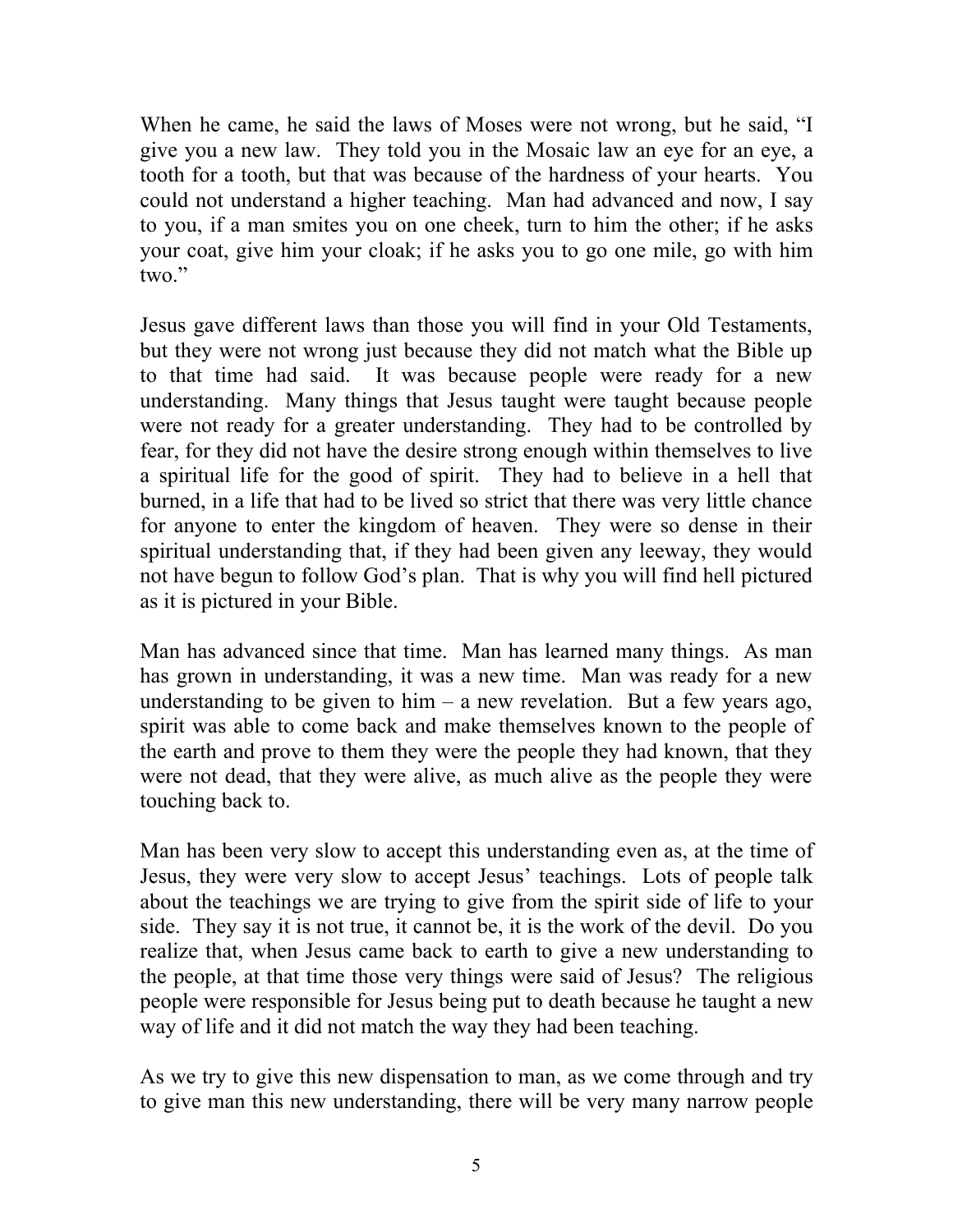that cannot see, that will not even listen, that do not want it proved to them. It can be proved to them beyond doubt. If any soul, living in the physical body at this time will have an open mind and listen, study, and pray, he will know these words I have given you, the things that we talk of, are true and cannot be destroyed regardless of how many people say it is not possible. Truth is God and truth will live.

I have wanted to give you people this lecture. I want you to understand these matters, for I know you have not the understanding that is necessary for you to know what laws govern the working of spirit. I have but very briefly touched on these things. Even though you spend the rest of your life in the physical body, you will not have a complete spiritual understanding because it is such a great, large idea that is beyond man's complete understanding.

I want you people to carry these truths in your heart for, if you have once opened the door, if you once have listened, even though at that time you may not accept these teachings, the door has been opened, and it can never be closed. You cannot erase from your consciousness these things I have told you; and, if you do nothing more about living them, when you come through the open door, you will have an understanding and you will not feel lost. You will immediately think, "Why it is just as they said," and you will feel at home. It will not be something strange that will be a great shock to you so that you will not be able to realize where you are for a long period of time. You have opened the door for this understanding and it will never be closed.

I can look around at this group of people listening to White Lily, and I know there are none who would not like to have a perfect understanding of the spiritual. I say to you, it is not wrapped up in creeds, dogmas, in certain churches. It is in all churches. It is in all people. It is as simple as, "Love ye one another." If you, in your physical body, never do anything that would hurt another, or never do anything that would hurt yourself, you would be living a perfect life. It is that simple.

I realize that when you try to live that kind of life, it is not as simple as it would seem by just the few words it takes to tell you, but it is the path that Jesus trod, and it is the path all people can tread. It is the path that leads to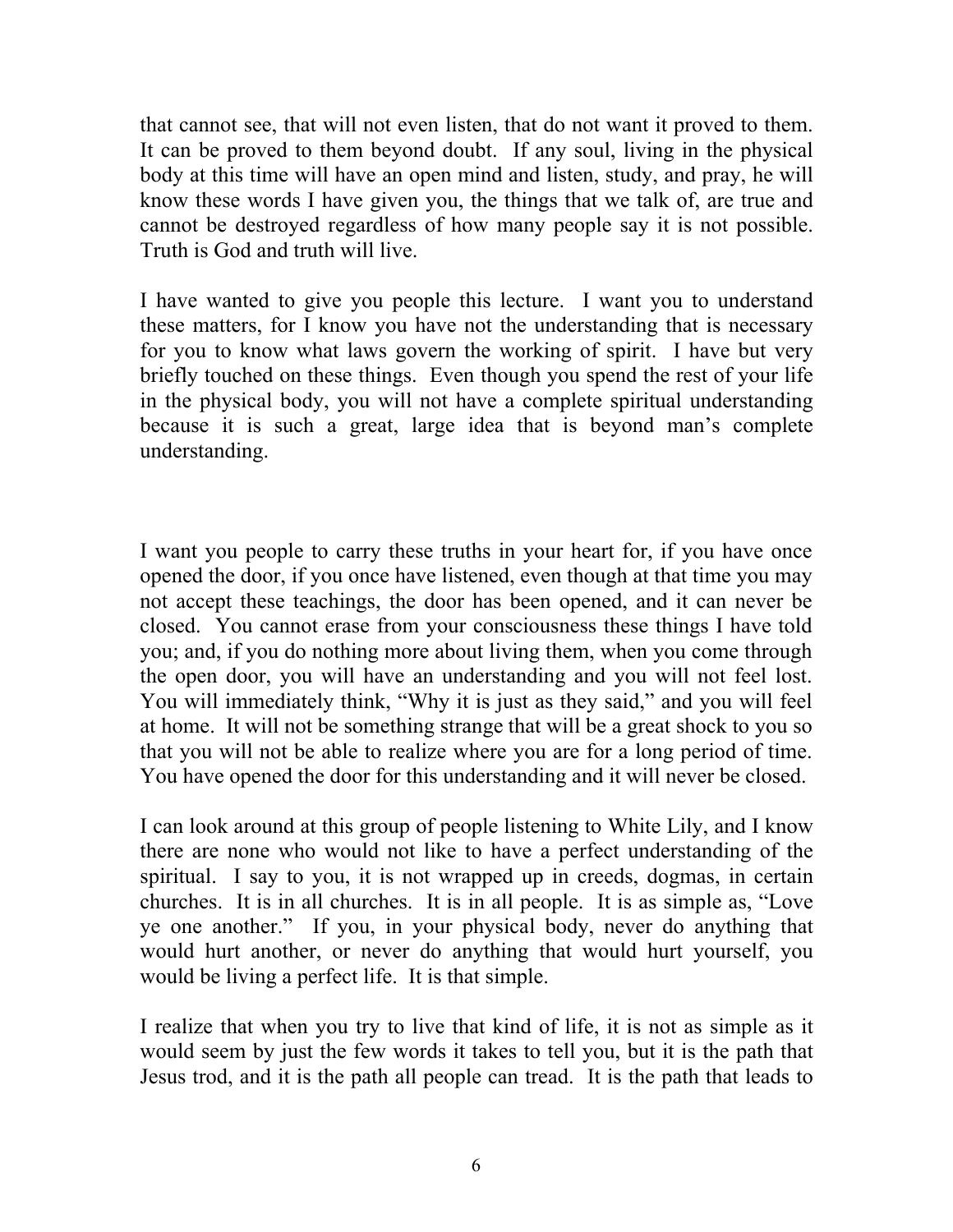the most successful, the most satisfying life in the body and perfect life in the spirit.

I have told you people many times, but it is something you need to hear many times, that you are part of God, each and everyone of you. There is a part of God within you, and there is a part of God within all people. You are a part of each other. Every other fellow-being is your brother. I do not mean that you must just have a feeling of kindness towards him; I mean he is part of you as much as if he were part of your body. The same God dwells within both of you. It makes no difference what his color is, what country he is from, if he is rich or poor, clean or dirty, he is part of you. As you deal with him, so you will be forced to deal with yourself when you meet yourself face to face.

"Love one another," were the words Jesus expressed on so many occasions when he was in the body, for he realized if we loved everybody we could not do any wrong. It is as simple as that. You have been told there are many things you must not do, that straight and narrow is the path and few there be that find it. I say to you, wide and broad is the path, and it has many paths off to the side. If you do not leave your little narrow path and go to help your brother that has taken the paths to the side, you will not advance very far. There are many paths and they all lead to God.

I would not have you people fill your mouths with vulgar words. I do not tell you it is sin, for there is no sin as man has grown to understand sin. There is disobeying the laws, but that is not sin. I would rather you had good in your mouths. There is so much good to talk about. Doesn't it seem foolish to waste your time with something undesirable?

There are many things people do that you have been taught are wrong. Unless it harms someone, unless it harms you, it is not wrong; it cannot be. If you disregard taking care of your body, it is wrong; for you are harming yourself and those that love you, for they would worry about you. If you have said an unkind thing to any living soul, that is wrong; for you are hurting them and, when you hurt them, you are hurting yourself.

If you can learn to live in peace and accord with all people, if you can learn to put the wishes of your fellowman above your own selfish interests, if you can learn to reach out a helping hand to those that are not as fortunate in worldly goods as you are, you will be following the path that Jesus trod.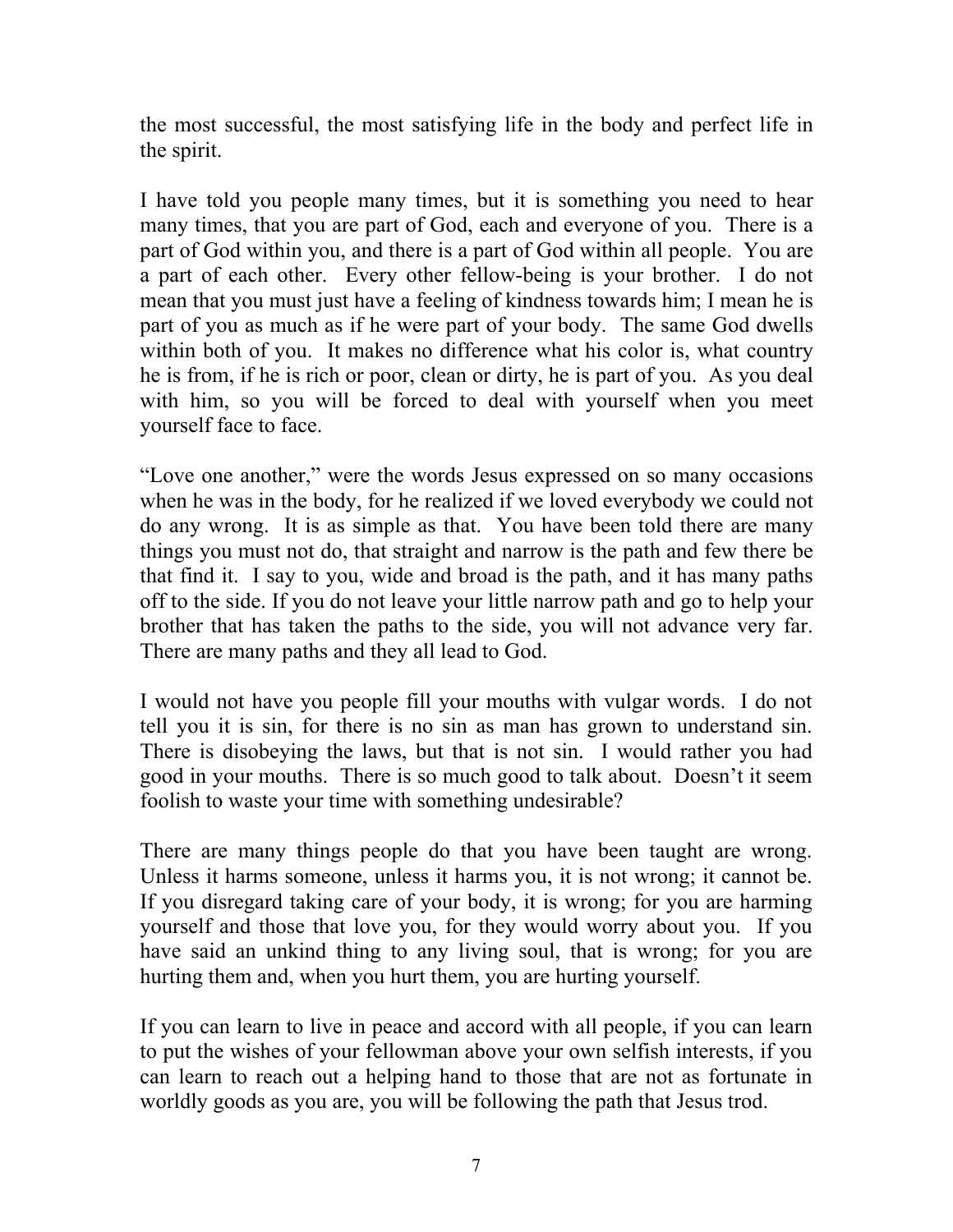As I say, it is very simple. It is not complex. Man has made it complex, but that was not God's plan. That was not Jesus' teachings. You will find that, as you try to live the way that will bring you the most spiritual advancement, it will be the easiest, the most satisfying life you can live. It is the only way you can have peace within yourself. When you come over here, you will find you will walk through the open door into such a glorious realm of spirit that you cannot conceive of it in the body.

People talk about the devil; but, I say to you, the only devil there is, the only one that you will ever meet, is the one that dwells within you. It is the part of you that is human, the part of you that is tied to worldly things, that does not wish to follow God's plan, that wants to live for the things of the body alone. That is the devil and that is the only devil.

If you people will look up, ask God for help, pray for understanding, and try to live to the best of your ability, you will have a wonderful life. As you make the attempt, the path ahead will be made easier, the way will be shown to you. You will find as you live day by day, the way will be made easy, and you will be carried in the hollow of God's Hand. You will be taken care of in a way you did not dream possible.

You need have no fears. You need have no fear of the future or of the present time. Jesus has promised you, through God, that you will be taken care of. He said, "Ask and you will receive." He did not say, "If you do this and do that, He may help you." That is not what he said. There were no strings attached. He said, "Ask and you will receive, seek and you shall find, knock and it shall be opened unto you." He said, "Take no thought of tomorrow, neither what ye shall eat, what ye shall drink, or what you shall put on, for your Heavenly Father knows ye have need of all these things. Seek ye first the kingdom of God and His righteousness and all these things will be added unto you." That was the only string he put on. He said, "Seek ye first the kingdom of God and His righteousness." Whenever you earnestly desire to live a better life, to look up, and try to reach for higher things, you are seeking the kingdom of God and you will be taken care of. That is God's promise to man in the physical body.

All of these people that have been with White Lily since she first started to talk were told this almost immediately and they have tried White Lily's way. They will all tell you they have been taken care of far beyond their greatest